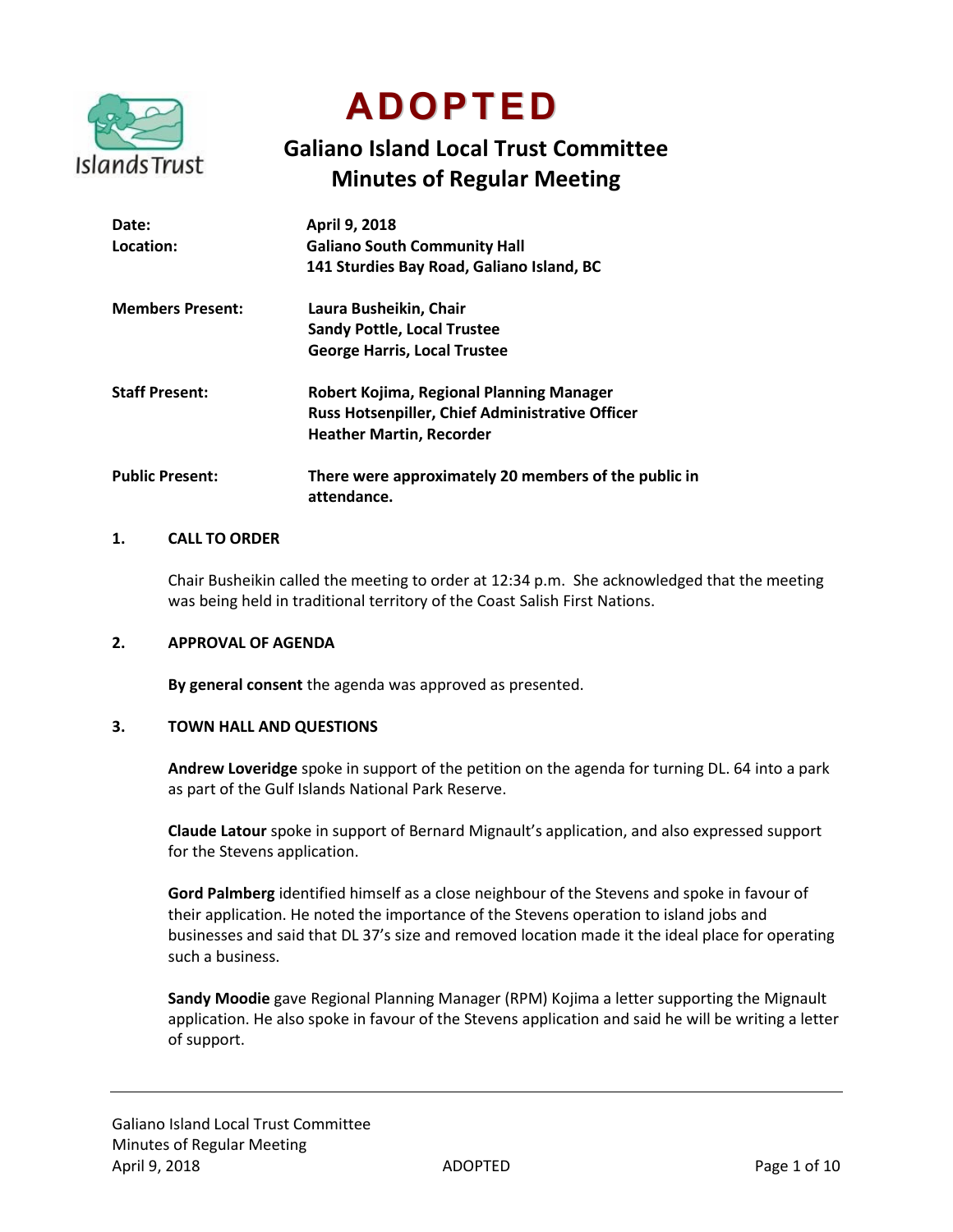**Bernard Mignault** spoke in favour of the Stevens application and will send in a letter of support.

**Leif Palmberg** spoke in favour of the Stevens application, noting that their operation provides an essential island service.

**Kiyo Okuda** expressed concerns about changes to the road network and access that have occurred since the sale of the forest lands which he said affected both the Stevens and the Mignault applications, and made the following points:

- ways of supporting and preserving the forest zone are evaporating, and trustees must take their mandate to preserve and protect it seriously,
- the support for the Stevens application seems to hinge on the services provided by the operators, but the rezoning will apply no matter who owns the property in future,
- only the east road (Sticks Allison) is designated for industrial capacity, and is essential for fire and industrial mitigation,
- he will support the Stevens application only when the east road is complete and back in service.

**Louise Decario** noted the GILTC referred the Stevens application to the APC at its last meeting and expressed her hope that the GILTC would wait for its recommendations before proceeding with this application.

**Art Moses** said he supports the attempt of the Stevens to legalize and regularize their zoning and noted the importance of their services in the community, but said zoning decisions would affect the land no matter who the future owners are. He expressed concerns about the way the application was being done, including:

- carving out an irregular piece in middle of the lot and declaring that forest industrial instead of rezoning the entire property,
- the silence of the last OCP review on the possibility of providing residential, opportunities in F1 zones by carving out and rezoning smaller pieces
- the extent to which the land that's to be covenanted for eventual use as road is consistent with the road network plan.

**Mike Hoebel** said he supported the Stevens application, and urged the LTC to accept the recommendations of the staff reports to regularize this property. He noted a staff report saying the proposed road would be "consistent with the road network plan," and said this proposal would not only not impede the process but would be useful to it.

#### **4. COMMUNITY INFORMATION MEETING** None

**5. PUBLIC HEARING**

None

# **6. MINUTES**

# **6.1 Local Trust Committee Minutes Dated March 5, 2018**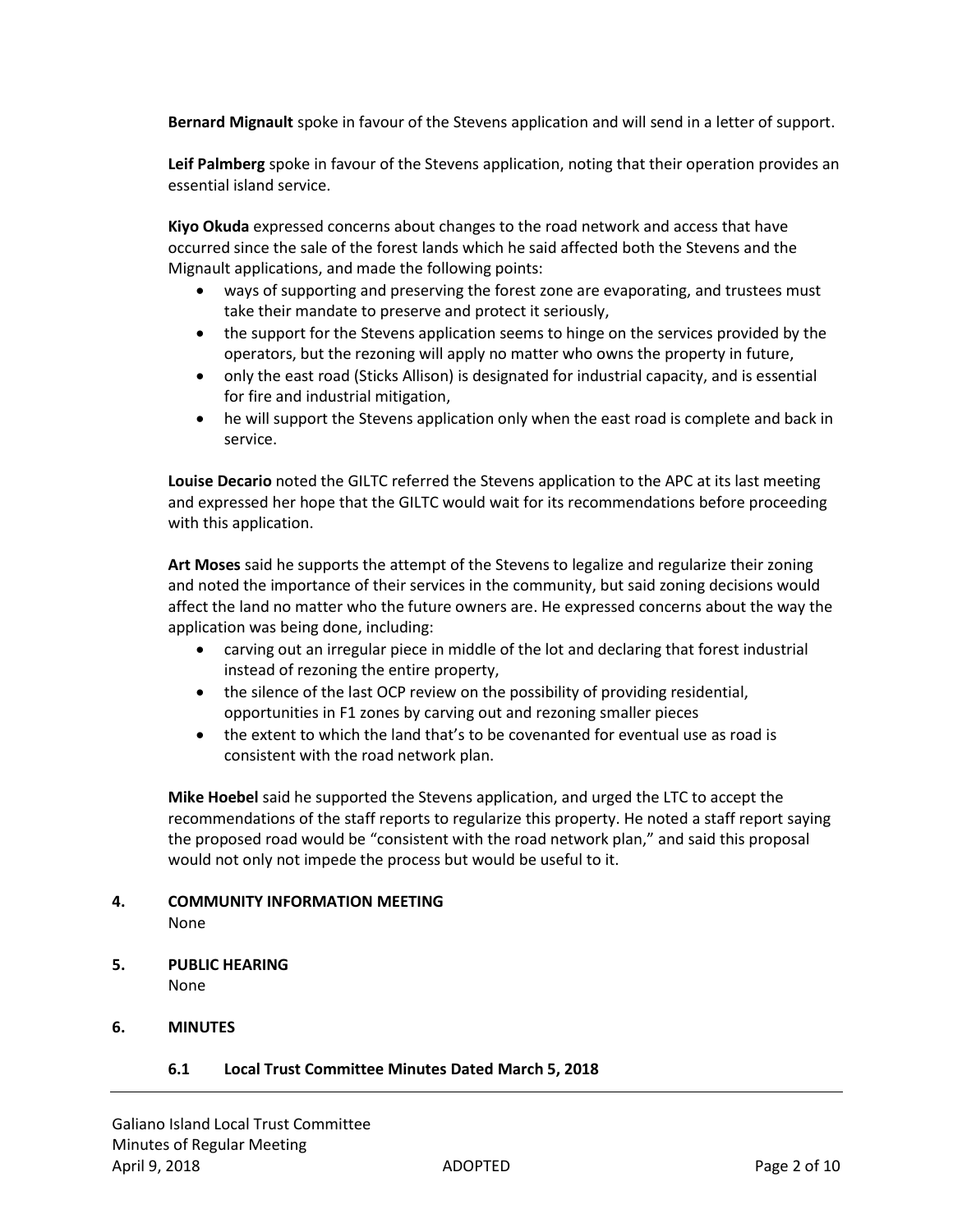The following amendments to the minutes of March 05, 2018 were presented for consideration:

--on p. 6 of 10 replace "application" with "subdivision" to read, "The Galiano Green subdivision is on hold pending removal from the ALR"

--on page 8 of 10 replace "on Galiano we have" with "The Islands Trust has" to read, "The Islands Trust has received a new study showing that our Douglas Fir…."

**By general consent** the minutes were adopted as amended.

# **6.2 Section 26 Resolutions Without Meeting Report**

None

# **6.3 Advisory Planning Commission Minutes Dated February 19 & March 12, 2018 (for Receipt)**

The minutes were received, and the APC was thanked for its continuing hard work and dedication.

# **7. BUSINESS ARISING FROM MINUTES**

# **7.1 Follow-up Action List Dated March 2018**

Information received as presented.

#### **8. DELEGATIONS**

None

# **9. CORRESPONDENCE**

*Correspondence received concerning current applications or projects is posted to the LTC webpage.*

# **9.1 CRD Regional Parks - March 15, 2018 Letter re: Gulf Islands Regional Trails Plan**

Received as presented.

#### **10. APPLICATIONS AND REFERRALS**

# **10.1 GL-RZ-2017.1 (Stevens) - Staff Report**

RPM Kojima introduced the latest Staff report. He noted the referral deadline has passed and no problems have emerged, although no response has yet been received from the APC. He stated the next step would be to have a draft covenant prepared by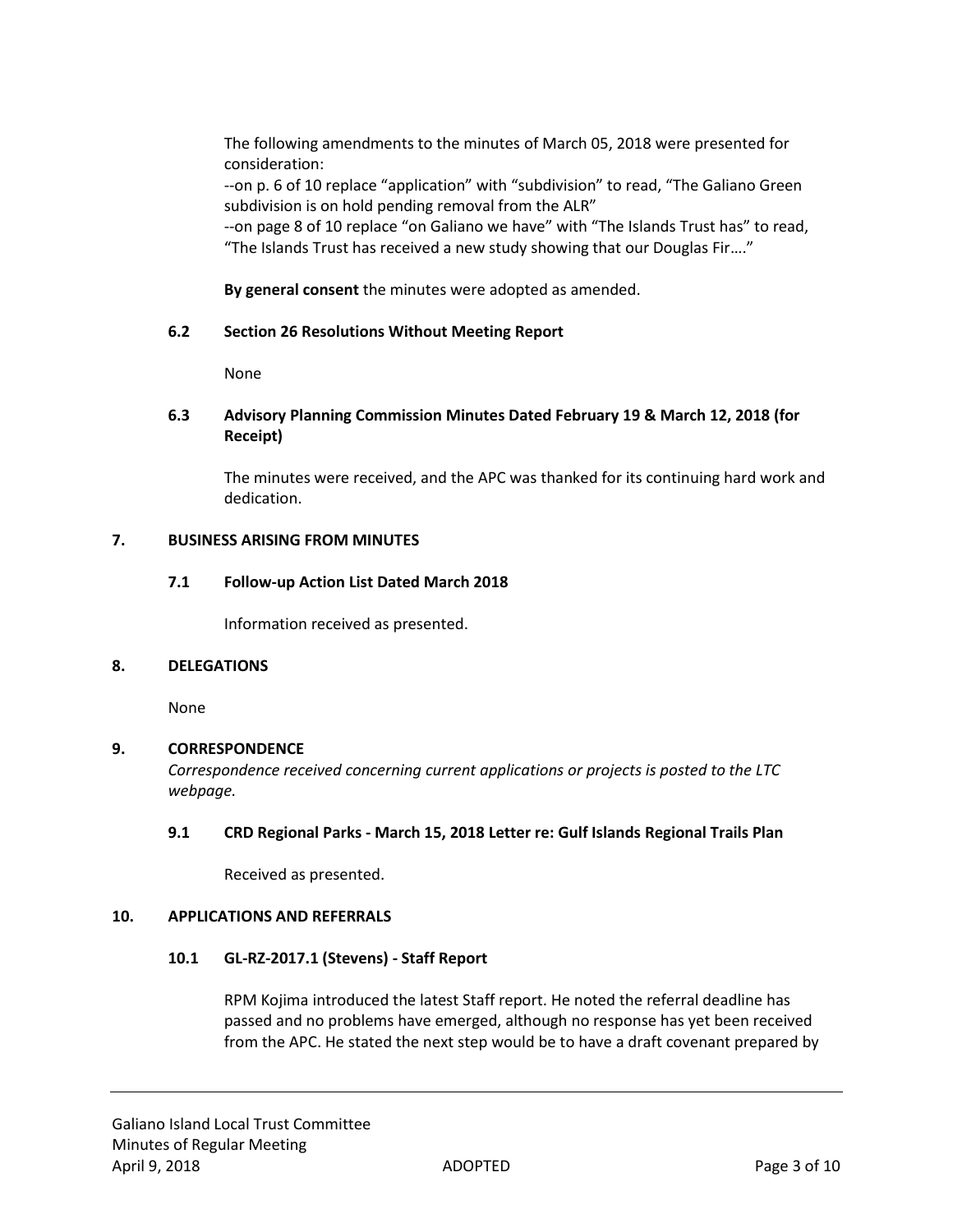legal counsel to implement the road network plan policies related to that property to achieve the goal of the plan, and outlined options for proceeding.

Discussion ensued on the following questions:

--whether MoTI would be involved in how the road access plan is addressed --whether the current staff report was done before the alternate plan by Mr. Stevens was received

--whether neighbours on the affected side of the property have been consulted --whether the road in the new plan involves the creation of new roads, and whether it is consistent with the network road plan

The applicants stated the rationale for the new plan was that the existing road network plan travels right through the centre of the resources (the gravel pit) and would not be practical to use, as the gravel pit would disappear. That road has been partly absorbed by the gravel pit and no longer exists; when the pit is reclaimed it will be planted and returned to forest. The road picked up by highways aligns with the other logging road so they went with that.

The history of the original road network plan was discussed, and Sheila Anderson spoke through the chair to give background, explaining the involvement of the department of highways and its responsibility for the fact the road wasn't built as it should have been.

#### **GL-2018-024**

#### **It was MOVED and SECONDED,**

that the Galiano Island Local Trust Committee request staff to enter into a cost recovery agreement with the applicant for rezoning application GL-RZ-2017.1 (Stevens) for the purpose of preparing a draft covenant to reserve future road dedication consistent with the Road Network Plan and Transportation policies; and further, that the draft covenant be acceptable to the Ministry of Transportation; and further, that prior to completing the draft covenant, the adjacent property owners be consulted.

#### **CARRIED**

# **GL-2018-025 It was MOVED and SECONDED,**

that the Galiano Island Local Trust Committee request staff to prepare a map showing both the present road network plan and the surveying being presented for DL 37.

#### **CARRIED**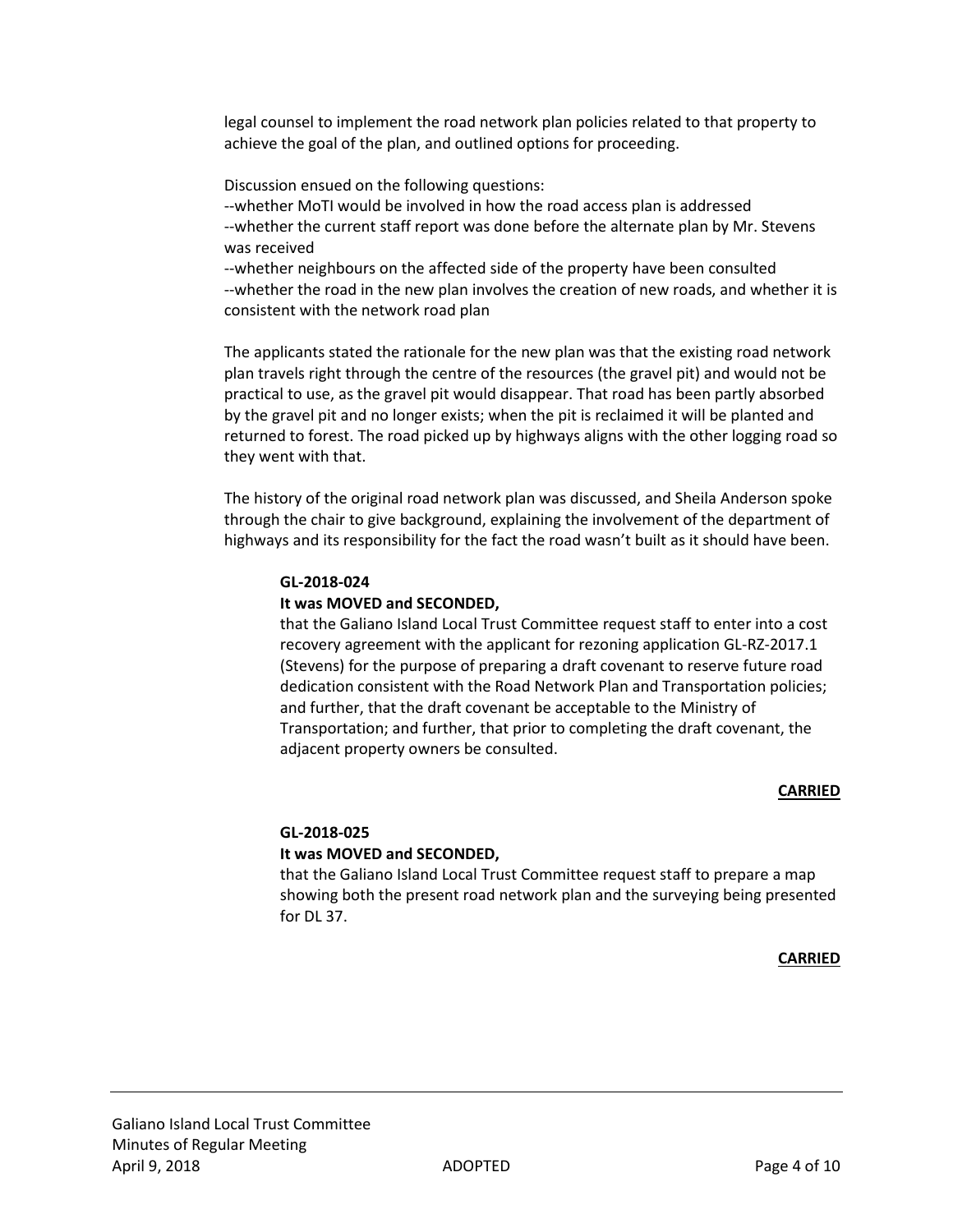Discussion moved to the possibility of traffic impact mitigation.

#### **GL-2018-026**

#### **It was MOVED and SECONDED,**

that the Galiano Island Local Trust Committee request staff to bring back information on options for mitigating traffic impacts on neighbouring roads through limiting hours of operation, consistent with the CRD noise bylaws and with appropriate exceptions for emergency needs.

#### **CARRIED**

**Louise Decario** asked for answers to the questions she'd sent by email to the Chair about this application, beginning with the rationale for split zones and where that came from, and Chair Busheikin summarized what she had learned about the origin of and rational for the split zone proposal.

The meeting was recessed for a 15 minute break at 2.02 pm. Chair Busheikin thanked the Galiano Club for the sustenance it was once again providing.

The meeting was called back to order at 2.20 pm.

#### **11. LOCAL TRUST COMMITTEE PROJECTS**

None

#### **12. REPORTS**

#### **12.1 Work Program Reports**

#### 12.1.1 Top Priorities Report Dated March 2018 (p 33)

- 1. Telecommunications strategy: The Local Planning Committee referred the matter to Trust Council and also to local trust committees; it should be discussed at the June Trust Council. Chair Busheikin will ask the Executive Committee to follow up.
- 2. Dock Review: Senior staff have continued working with the Penelakut, but there have been no new developments on identifying a possible resource to work with. Planner Kim Stockdill will work on this when she returns.

#### 12.1.2 Projects List Report Dated March 2018

The report was received as presented.

#### **12.2 Applications Report Dated March 2018 (attached)**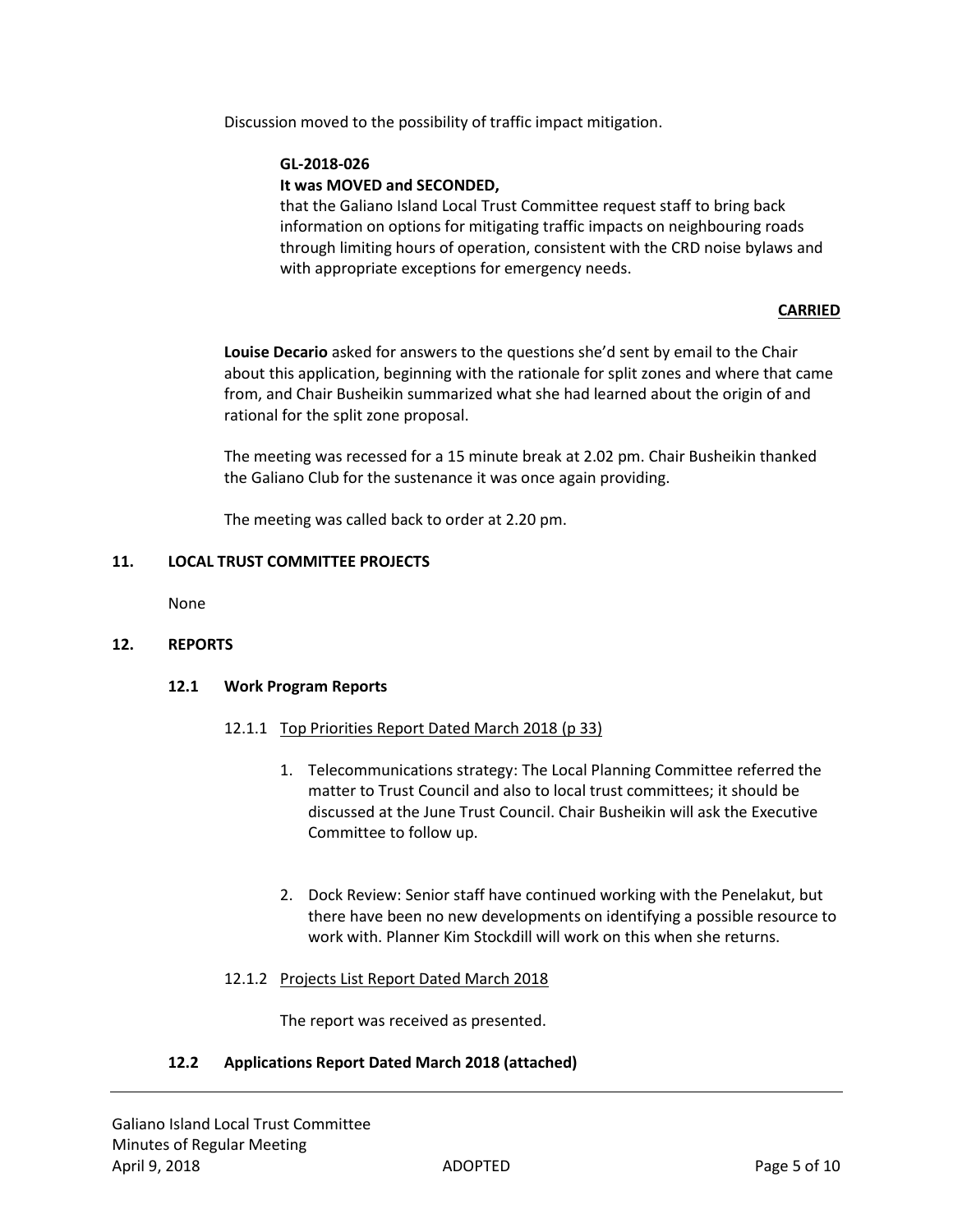--GL-ALR-2017.1 was discussed. Staff had requested that applicant Issac Kramer provide an agrologists' report as part of the proposed cattle ranch, which the applicant indicated he won't do, so planners need a recommendation on how to proceed. Without supporting documentation, it is unlikely the ALR would consider it. Chair Busheikin asked to defer the discussion until trustees can look at the application.

--Crystal Mountain has been asked for information, but it hasn't been received yet.

--GL-TUP-2018.1 Carolsfeld was discussed. RPM Kojima reported staff have been engaged with the applicant for over a year; the submission of an application for a short term vacation rental was the culmination of a long process. Fees were received a week after the moratorium on STVRs went into effect. It was agreed to allow the application to proceed since it was already in process, as per the understanding when the moratorium was put in place.

# **12.3 Trustee and Local Expense Report Dated January 2018**

The report was received as presented.

# **12.4 Adopted Policies and Standing Resolutions**

On the Short term vacation rental moratorium, RPM Kojima reported that a number of issues need clarification:

-- what is considered an instream application; what are the parameters --there is a requirement in the Local Governments Act that all application must be accepted; if the applicant insists, staff have to bring it forward to the LTC --what is the alternative

--what about enforcement

--we might need to have a bylaw enforcement officer come to the next LTC meeting to tell us how many short term vacation rentals are the on books

--will enforcement continue to be by complaint only or do we want to change that

Discussion ensued.

# **GL-2018-027**

# **It was MOVED and SECONDED,**

That the Galiano Island Local Trust Committee request bylaw enforcement staff to give us a report on short term vacation rentals on Galiano Island.

#### **CARRIED**

# **12.5 Local Trust Committee Webpage**

No discussion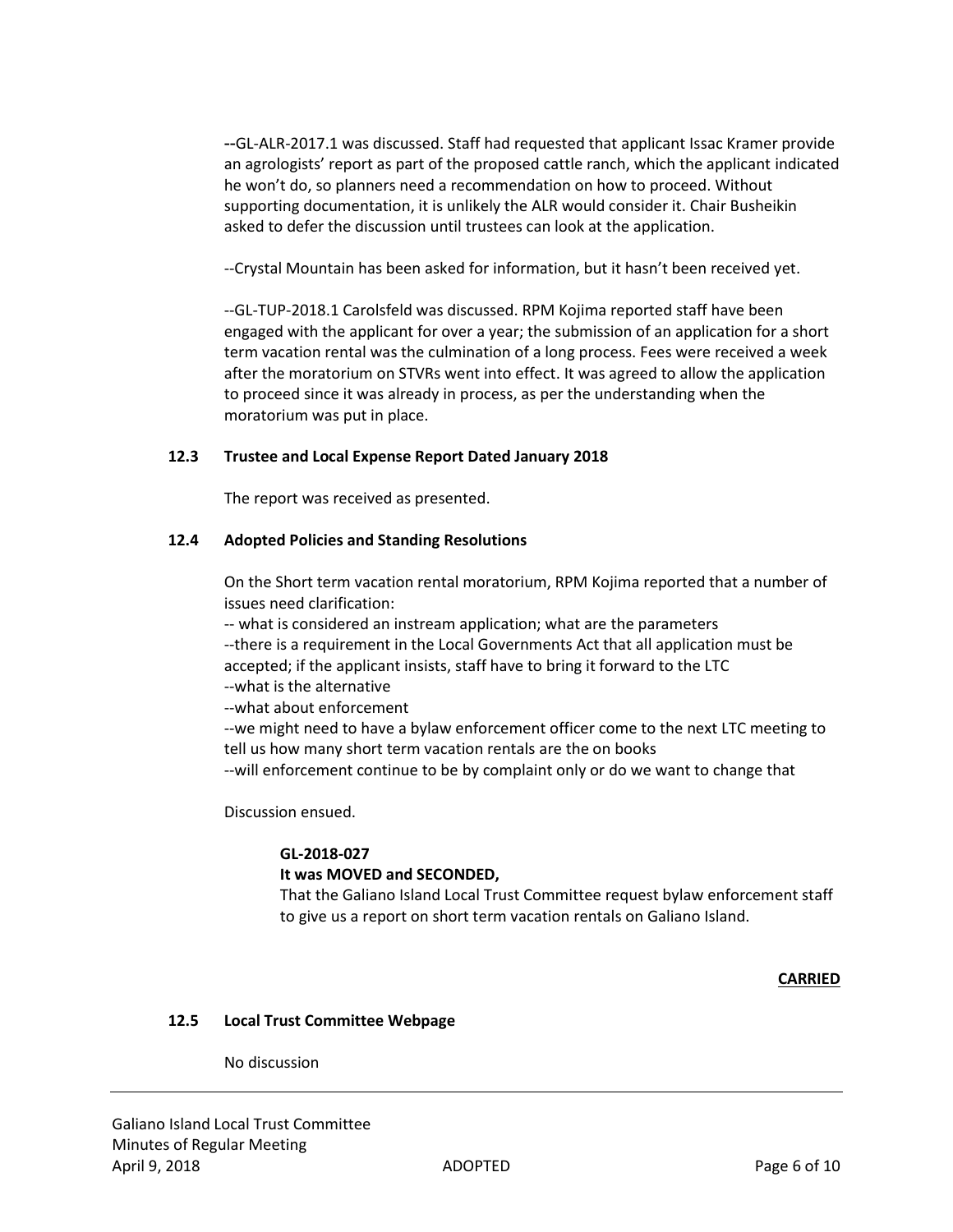# **12.6 Chair's Report**

Chair Busheikin reported that since Trust Council she has attended a financial committee meeting. The Trust Council chair and vice-chairs attended a Salish Sea Eco-Conference in Seattle where very important issues were discussed, and she is looking forward to their report. She is attending the Association of Vancouver Island Coast Communities Convention this coming weekend.

# **12.7 Trustee Report**

Trustee Pottle reported on the recent session of Trust Council. She commented on the \$15 million fibre optic cable project to bring high-speed internet to 55 First nations. She reported short term vacation rentals concern a number of the islanders who contact her.

# **12.8 Trust Fund Board Report**

None

# **13. NEW BUSINESS**

# **13.1 Briefing - Land-use Planning Implications of Fisheries and Oceans Canada**

*Integrated Geoduck Management Framework March 2018*

Information received as presented. Discussion ensued.

#### **13.2 Gulf Island National Park Petition – Discussion**

Trustee Pottle introduced the petition to turn DL 64 into a park as part of the Gulf Islands National Park Reserve. She asked for a copy of the petition, and Andrew Loveridge agreed to provide a copy. After some discussion, the following motion was agreed to:

# **GL-2018-028**

#### **It was MOVED and SECONDED,**

That the Galiano Island Local Trust Committee refer to the Director of Trust Area Services the request from Shirlene Raines and Andrew Loveridge to write a letter of support for the inclusion of DL 64 in the Gulf Islands National Park Reserve, for comment.

**CARRIED**

#### **14. UPCOMING MEETINGS**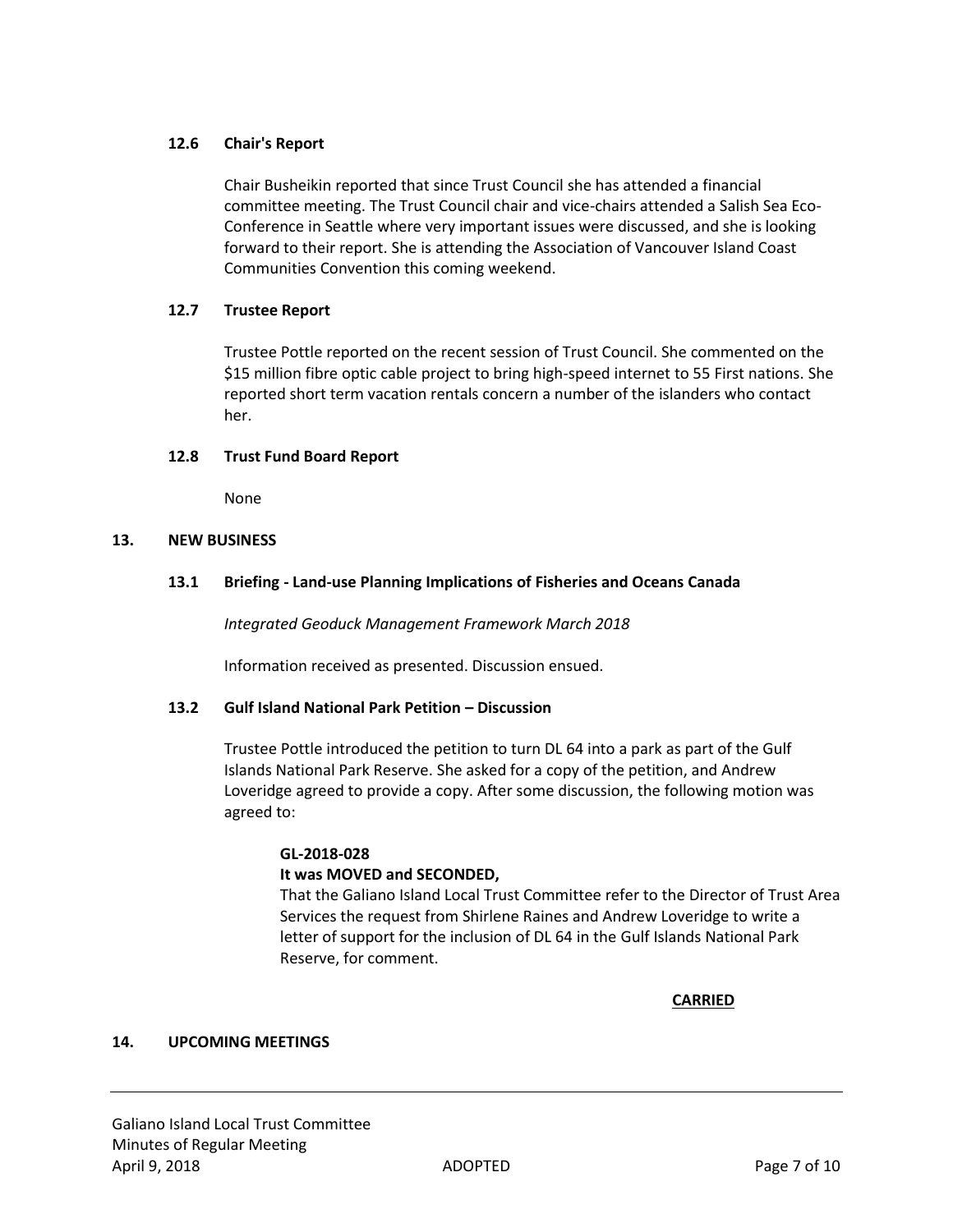# **14.1 The next Regular Meeting is scheduled for May 7, 2018, at the South Community Hall, Galiano Island**

#### **15. TOWN HALL**

**Sheila Anderson** thanked the Chair for allowing her to give the history of the Sticks Allison road dedication. She noted the road network plan was based on aerial maps as the surveying costs were prohibitive, and said it was important to focus on the details when planning future connectivity to avoid potential negative impacts.

As Chair of the APC she mentioned that the APC is still waiting for the CRD Housing Needs Assessment in order to complete its referral report on Affordable Housing, and asked if the terms of the referral should be changed to accommodate this delay. Chair Busheikin said the LTC would give serious thought to opening up the referral if the CRD report has not arrived by the next scheduled meeting.

**Louise Decario** asked whether there had been further communication on the Crystal Mountain application. RPM Kojima replied there has been communication with the board, but plans haven't yet been presented. Mike Hoebel stated he also has been in communication with the Society, and reported they've made a request to surveyors and are waiting for information. Trustee Harris said they need to find out whether it's possible for them to do what they are proposing, and the surveyor should be able to answer that question.

**Art Moses** spoke to two issues. On the DL 37 rezoning application, he said Chair Busheikin's explanation of how split zoning came up didn't make sense to him. RPM Kojima clarified that when people apply they don't always know the technical method for getting to what they want, and their approach is crystallized when they sit down with the planner and the various possible options are presented. He said the applicants have said on a number of occasions that this is approach they want. Art Moses argued this approach is not sanctioned by the OCP. RPM Kojima replied that other applications with split zones are in process, including one from the Galiano Conservancy. Chair Busheikin stated there had been a good discussion on the issue and that this was not the time to revisit a motion that had already been made.

**Akasha Forest** noted the APC of which she is a member is studying the DL 37 referral, and said she has struggled with the information provided, particularly on issues such as why some provisions re forest and riparian wet lands zone were marked not applicable on staff reports. She said more material would have helped the discussion, including a topographical map of the area in question, and more guidance on whether the APC has the authority to look at things like the shallowness of the aquifer on Gustin road or the design of internal haul roads and how they might affect internal wetlands.

Chair Busheikin thanked her for the feedback, noting APCs on other islands prefer less direction in order to leave them an open approach to referrals. On the issue of data she said staff could be asked for more data, and the APC can also arrange to have staff available by phone during meetings. She mentioned that the issue of staff report checklists, including those left blank in error, had already been discussed at a previous GILTC meeting.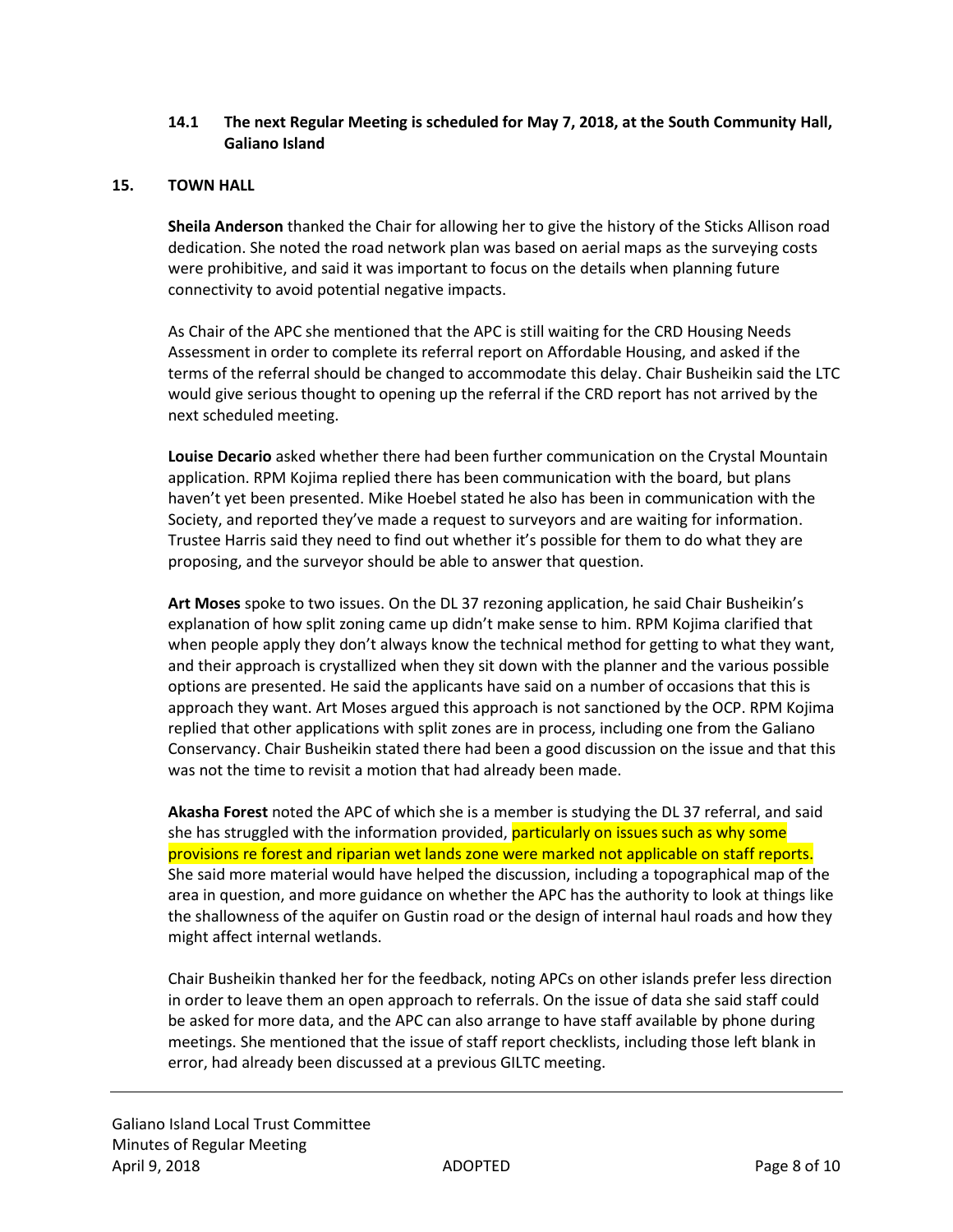RMP Kojima added it would be a distraction for the APC to start commenting on those levels of detail.

**Kiyo Okuda** said using split zones to move from one use to another that is dramatically different, such as forest land to forest industrial, would set a dangerous precedent, and argued such a divergence shouldn't be allowed in terms of the preserve and protect mandate of the Trust.

**CAO Russ Hotsenpiller** noted an impromptu meeting seemed to be taking place on this application, which was on the agenda earlier and had already been discussed, and said for the protection of the LTC and the applicants a legal opinion was required to establish whether continuing the discussion in the absence of the applicants was appropriate.

**Sheila Anderson** replied the public has the right to pass on information and bring up questions and issues.

Chair Busheikin said that trustees are not lawyers, and need to be informed if the discussion is not deemed appropriate or part of fair process.

**Bowie Keefer** spoke to the issue of highways. He noted recent shutdowns of the west road due to very large fallen trees and the importance of an alternate route for emergencies. He said the east road needs to be rebuilt by the provincial government because of fire issues, and suggested one way of doing that would be to allow F1 landowners to live on their properties in exchange for signing a letter giving the necessary road allowance, and asking the provincial government to match their financial contribution.

**Sheila Anderson** returned to the issue of a split zone on DL 37. She said she'd heard the applicant didn't want to go with a comprehensive zone because of possible tax implications, and thought the applicants might be interested in what she'd found while doing research on property taxes. According to the studies she consulted taxes are based on the uses occurring on the lands, so in the case of a comprehensive zone only the part of the lot where the industrial use was occurring would be taxed; the forestry side wouldn't be affected.

**Kiyo Okuda** said the creation, service and maintenance of the east road was the responsibility of the original land owners. He said forest lot owners should not expect fair market value for a road allowance contribution when previous owners had to give a significant gift to the island in exchange for the right to live on a forest lot, and that no application should be considered before the road is rebuilt to previous standards.

**Diane Laronde** brought a letter in support of the Mignault application.

The meeting was closed to go in-camera at 3.49 pm.

# **16. CLOSED MEETING (Distributed Under Separate Cover)**

# **16.1 Motion to Close the Meeting**